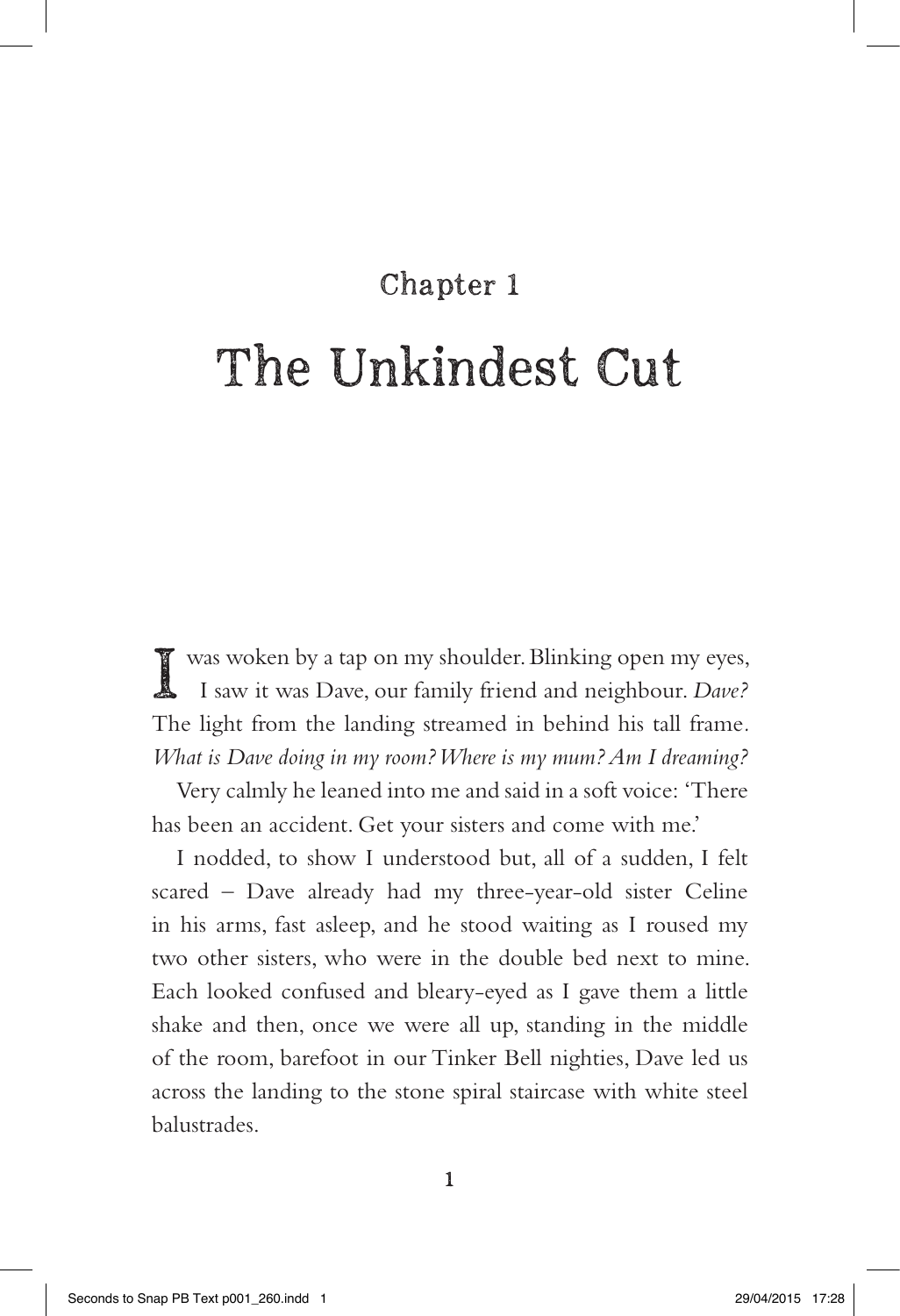'What's happening?' whispered my ten-year-old sister, Katie, clinging to my left arm as if she wanted to pull it off. Sophie, just seven, held onto my right arm with equal force, still too numb with sleep to speak.

'I don't know, but don't worry,' I tried to reassure her in my calm, adult voice. 'Everything's going to be okay, I promise.'

As we walked slowly down the cold stone stairs I saw four policemen staring at us all with pity and sadness in their eyes and two people in ordinary clothes. *What is happening? Why are they here and where is Mum and Dad?*

Suddenly, I noticed the red bloody handprints on the whitepainted doorway and my heart began to race. Once at the bottom of the stairs, I went to walk through to the hall to get my school uniform but a police officer stood in my way.

Dave called out behind me: 'Forget the clothes, we'll come back for those.'

Now I saw more blood marks on the doorframe – they were everywhere. *What happened here? Where are Mum and Dad?* At that moment, everything felt so strange and wrong I couldn't help myself. I burst into tears and ran out of the house.

Outside, the cool summer night enveloped me. Cold and damp with the heavy scent of darkness, it wrapped me up like a blanket and for a moment I stopped crying. I just stood there on the pavement, my chest heaving. Each sister ran up behind me then grabbed my hand again. I couldn't let them see me like this – I couldn't let them down; I knew Dave was depending on me to keep them calm. But as we crossed the road to Dave's parents-in-law's flat opposite our own flat, I could feel myself shaking inside.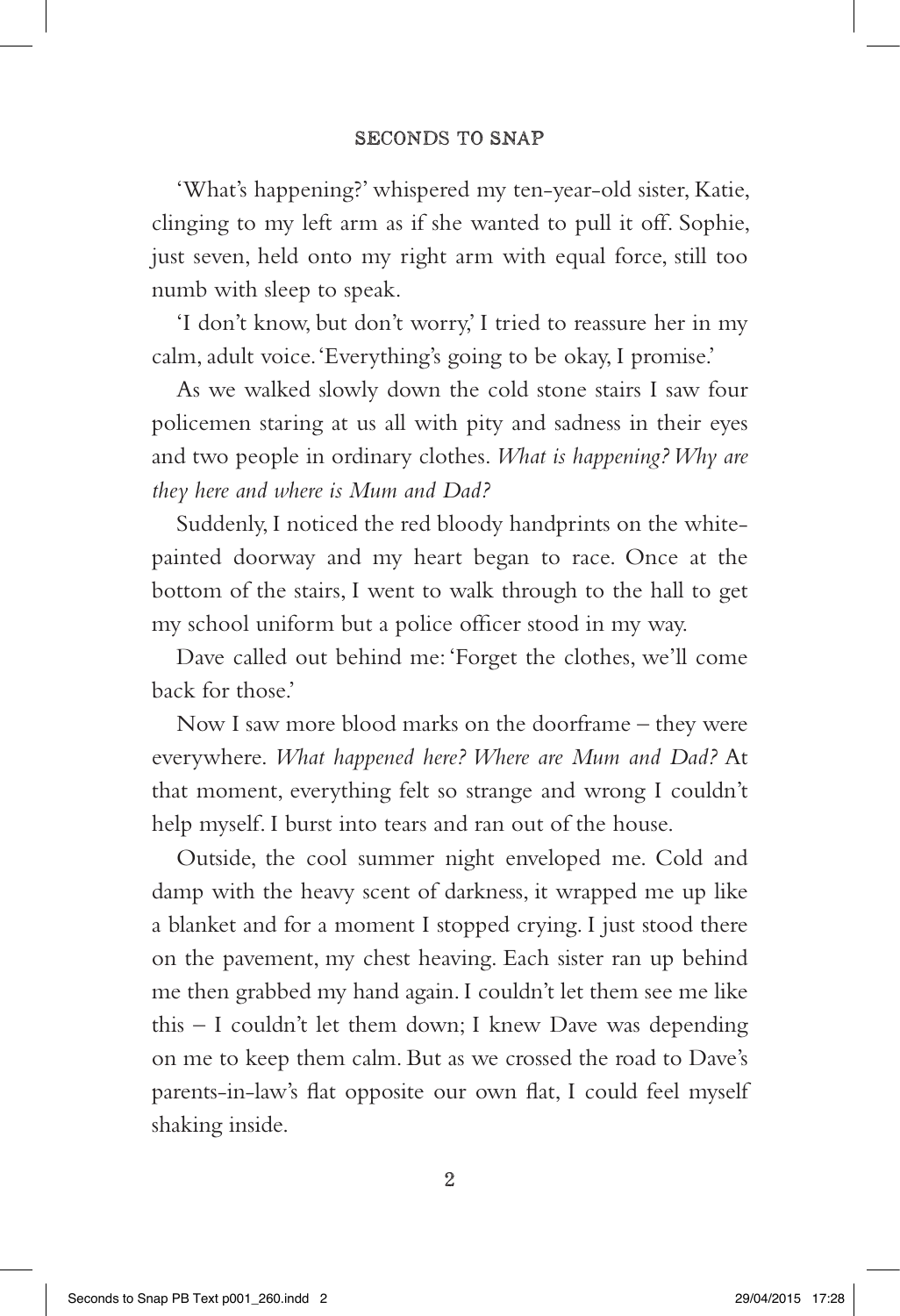Dave and Suzie were our parents' good friends, and Suzie's parents, Maria and Alfonso, lived right across the road from us in a lovely flat. But I didn't see them – it was Suzie who met us at the front door and exchanged a quick, worried glance with Dave. They led us quietly up the stairs and into the spare room, showing us to the large double bed, where the others climbed in and immediately snuggled down under the large fluffy duvet.

'Don't worry,' she whispered to me as I looked at them questioningly. 'We'll take Celine back to ours tonight. Your parents are okay and you'll see them soon. We'll explain everything in the morning. Just try and get some sleep now.'

Then they crept out of the room and shut the door carefully behind them. Climbing into the big bed beside my sisters, I wrapped a protective arm around each one. I held them tightly, trying not to imagine the horrors that might have happened in my house and prayed my parents were indeed okay.

The room was light with the moon shining through the thin curtains. Maria had recently had it fitted with cream furniture and the place smelled like new wood. The walls were dotted with family pictures and religious paintings of Jesus and the Virgin Mary. I looked at the pictures and silently prayed to God, asking Him to make sure that my mum and dad were okay. I felt safe in this flat – Maria and Alfonso were kind, loving people who ran a fish-and-chip shop, where I often helped out at weekends. When we finished our late shift, I would often stay here overnight so as not to disturb my parents, so this place was familiar to me. Their flat, and especially this room, felt warm and comforting. But my mind was a whir. For a long while, I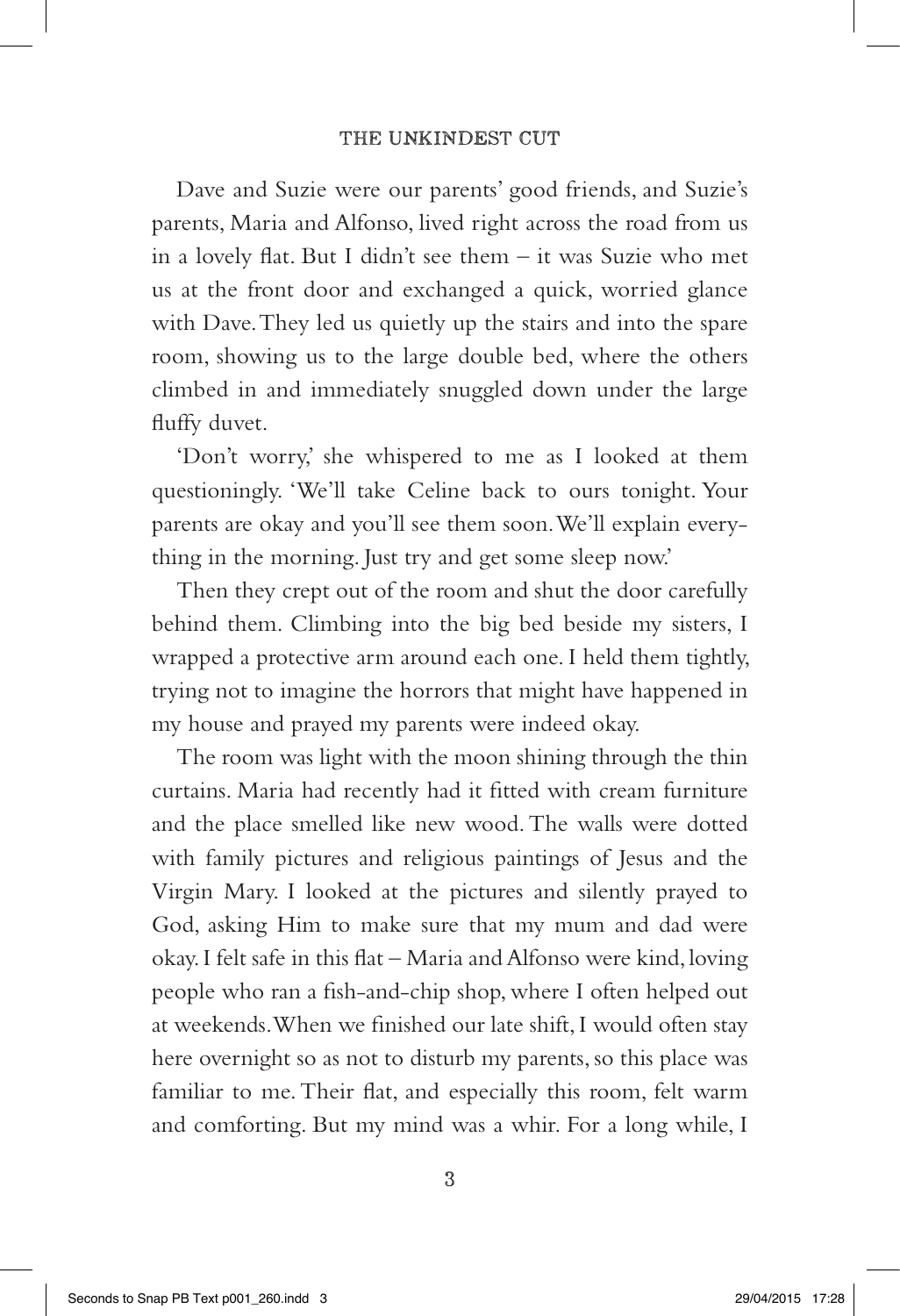just lay awake, staring at the pictures on the walls, listening to the sounds of my sisters' soft breathing beside me.

I must have fallen asleep eventually because I was woken by Suzie in the morning, with a gentle hand on my shoulder.

'Morning, Tina – are you okay?' she asked, smiling, her dark eyes crinkling in the corners, framed by her shoulder-length auburn hair. Suzie's family was Italian and she always looked very beautiful and exotic to me.

I nodded briefly – in a flash, the strange events from last night tumbled back into my mind, my limbs felt heavy and I was overcome by a horrible sense that things were definitely not okay.

'Would you like some breakfast?'

I followed Suzie through to the lounge, where I saw my sisters were already up and munching their way through large bowls of cornflakes. Just seeing them at the table like this, eating normally, immediately made me feel a little better but still there was a knot of anxiety in the pit of my stomach. Suzie brought me a bowl of cornflakes and I sat with the others, eating slowly. I had no appetite.

Once the others had left the table and were seated round the TV watching Maria's favourite video, *Calamity Jane*, I beckoned Suzie over. She was wearing a smart, crisp white shirt tucked into blue jeans and her earrings jangled prettily when she moved.

'Can you tell me what happened, please?' I asked.

Suzie quickly put her head down: 'Dave will be back shortly and he will explain everything.'

Suddenly, the knot in my stomach clenched painfully. *Why*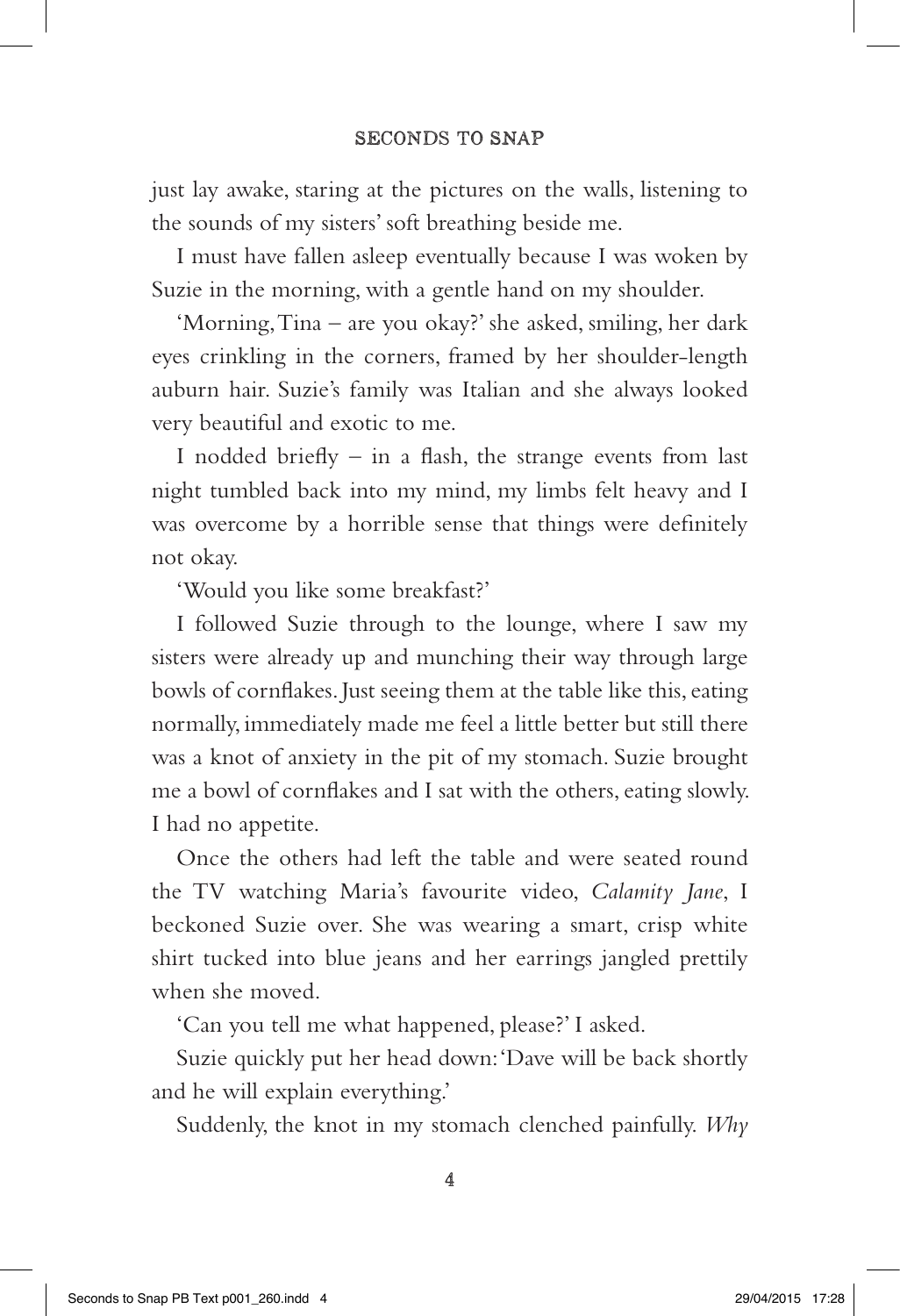## THE UNKINDEST CUT

*won't she talk to me about it? What's happened?* I looked down at my half-finished bowl of cornflakes but I knew I couldn't eat another mouthful. Fear gripped me tightly and wouldn't let go. All I wanted was to go home and for everything to be back to normal. I wanted my mum and dad back again so that we could just carry on being a happy, loving family. I couldn't understand what might have happened – my mum and dad were madly in love and loved us, too. We thought they were the most beautiful, wonderful parents in the world. My dad was always happy, singing all the time, and my mum was an elegant, loving, adoring mother, whom we idolised. But where were they now?

An hour later, there was a knock at the front door and Suzie left to open it. From the living room, I heard a lot of hushed talk in the hallway, whispered urgent voices. Now I wanted to cry – I was desperate to know something, anything at all, but it was all being kept from us. Katie and Sophie clamoured for me to do their hair – all of us had long, white hair, which Mum normally plaited or braided into pigtails. But today there was no Mum and the realisation made me all the more miserable. Reluctantly, I brushed, pulled and weaved my sisters' hair into their requested styles but my stomach continued to churn with anxiety.

Eventually, I heard the front door close and Suzie returned to the living room. Quietly, I sidled up to her.

'How long will Dave be?' I asked. I was scared but I didn't want to let my sisters hear the fear in my voice. At thirteen, I was the eldest and I knew they were looking to me to show them there was nothing to be frightened of. They were my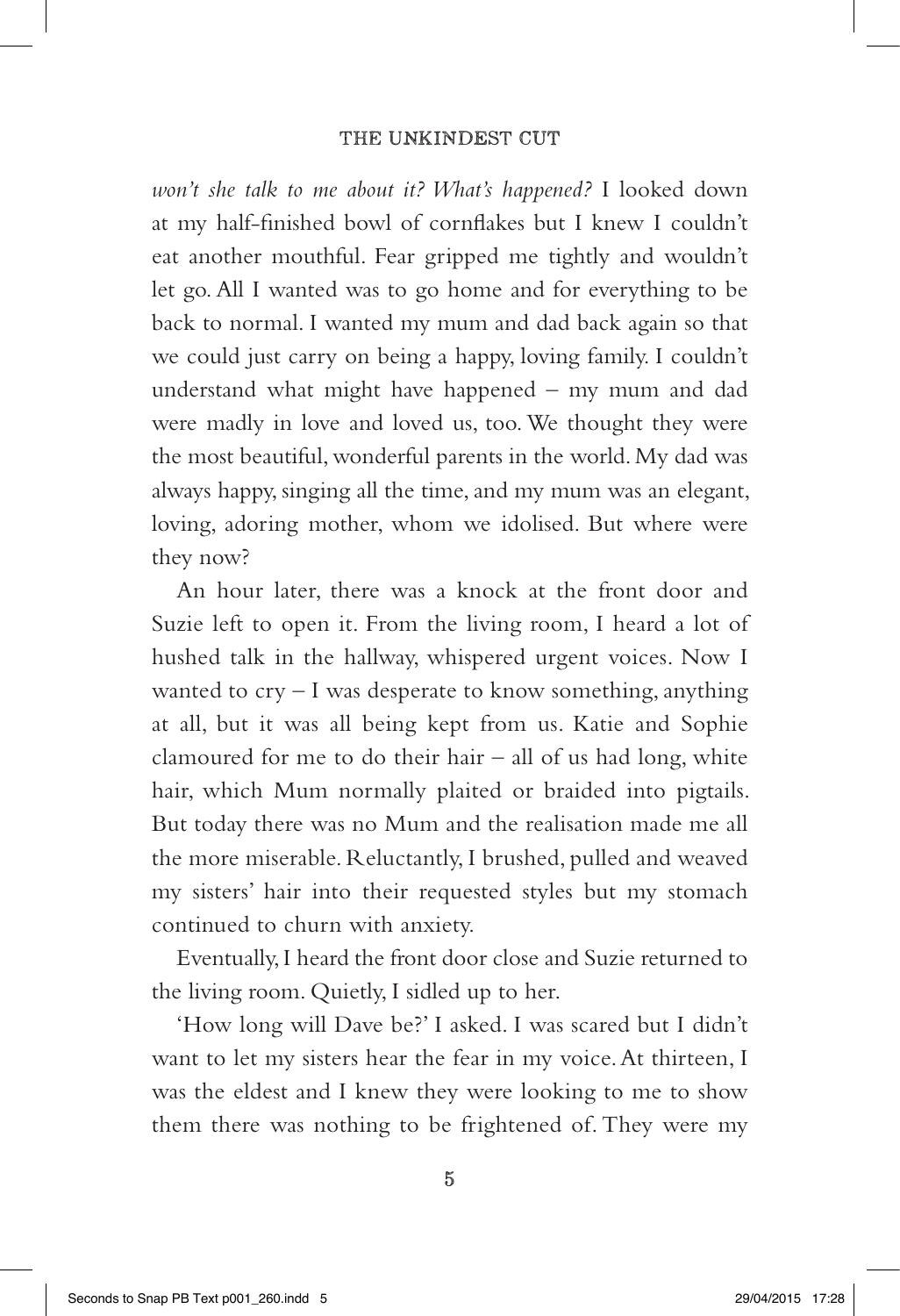main concern now and I had to ensure they were safe and sound.

'He won't be long – he's on his way,' she replied quickly, then left the room again, saying she needed to go to the bathroom. Her voice sounded strange and I could tell she was reluctant to look me in the eye, which made me feel increasingly uneasy. Why would Suzie be so uncomfortable around me? I felt sick; I had never felt so scared before in all my life and not knowing what was going on was burning a hole in my tummy. I could feel the tears swell behind my eyes but I fought them back with all my might, taking in long, deep breaths. This was the worst feeling in the world.

At some point, Maria and Alfonso appeared and started bustling around, then Suzie brought our clothes over from across the street and we all changed into our jeans and T-shirts. At around midday, Dave arrived. He was wearing a red-checked shirt and his light blue eyes were clouded with worry. I waited patiently as he greeted the adults, watching him out of the corner of my eye while pretending to watch TV.

Eventually, he came over to me and quietly, so the others couldn't hear, he said: 'Tina, can I have a word with you next door?'

I followed him silently into the hallway and through to the room that Maria called her 'antiques room'. She was a collector and the room was stuffed to the brim with the most wonderful old clocks, furniture, vases and chairs. It was an Aladdin's cave, a treasure trove but, right now, I hardly took notice of the old wooden furniture around me and just plonked myself down on the cold cream-leather sofa.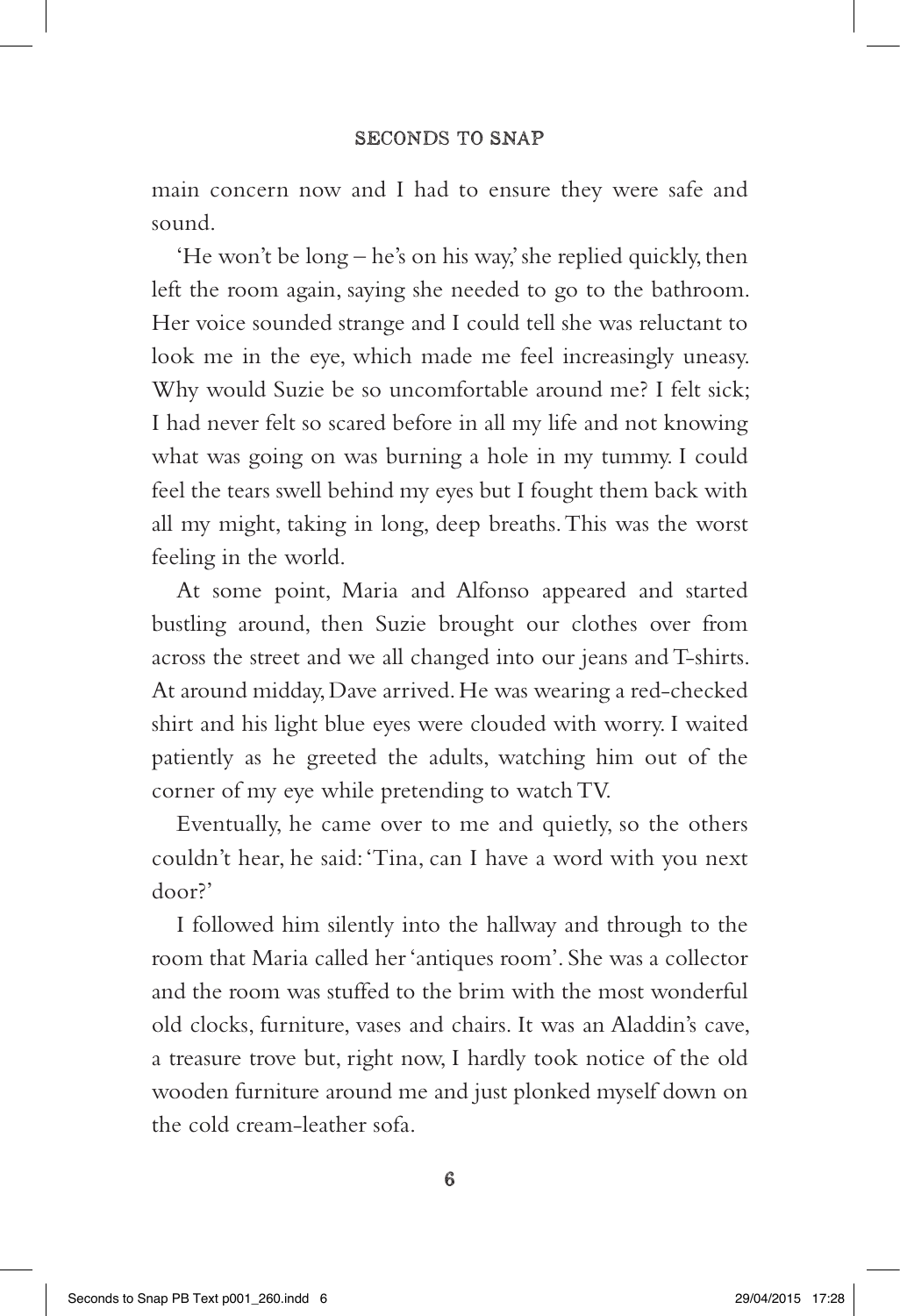Dave came and sat down beside me.

'Tina,' he started slowly. 'Last night, your mum hurt your dad . . .'

He didn't get any further – the tears I'd been fighting back all morning suddenly welled up and spilled out of me in a giant sob. I crumpled up and buried my head in my hands. Dave put a comforting arm around me.

'Shhhh now,' he said softly. 'Don't worry. Everything is going to be okay. Just try to stay calm.'

But I knew at that moment nothing would ever be the same again. My head span, I felt sick and terrified at the same time. Our lives had changed and the happy family I had once known was now gone for ever. I sat like that for some time, weeping into my hands, until eventually, Dave said he had to get back to the others.

'Just try and be strong,' he said. 'You'll see your mum and dad again soon, I promise.'

And that was it: he left. I ran into the bathroom and locked the door. I had to pull myself together for the sake of my sisters. They couldn't see me in this state or they would panic, too. So I ran the cold tap and dipped my hands in, splashing water over my face once, twice, three times, until the heat in my cheeks cleared a little and I started to calm down.

I looked up at the small mirror, into my puffy, bloodshot eyes and pink, tear-stained cheeks, and willed myself to calm down. It couldn't have been more than ten minutes that I was in there, but it felt like for ever.

*You can't let them see you like this*, I told myself sternly. *Don't let them know you are sad. Just be brave. Be brave!*